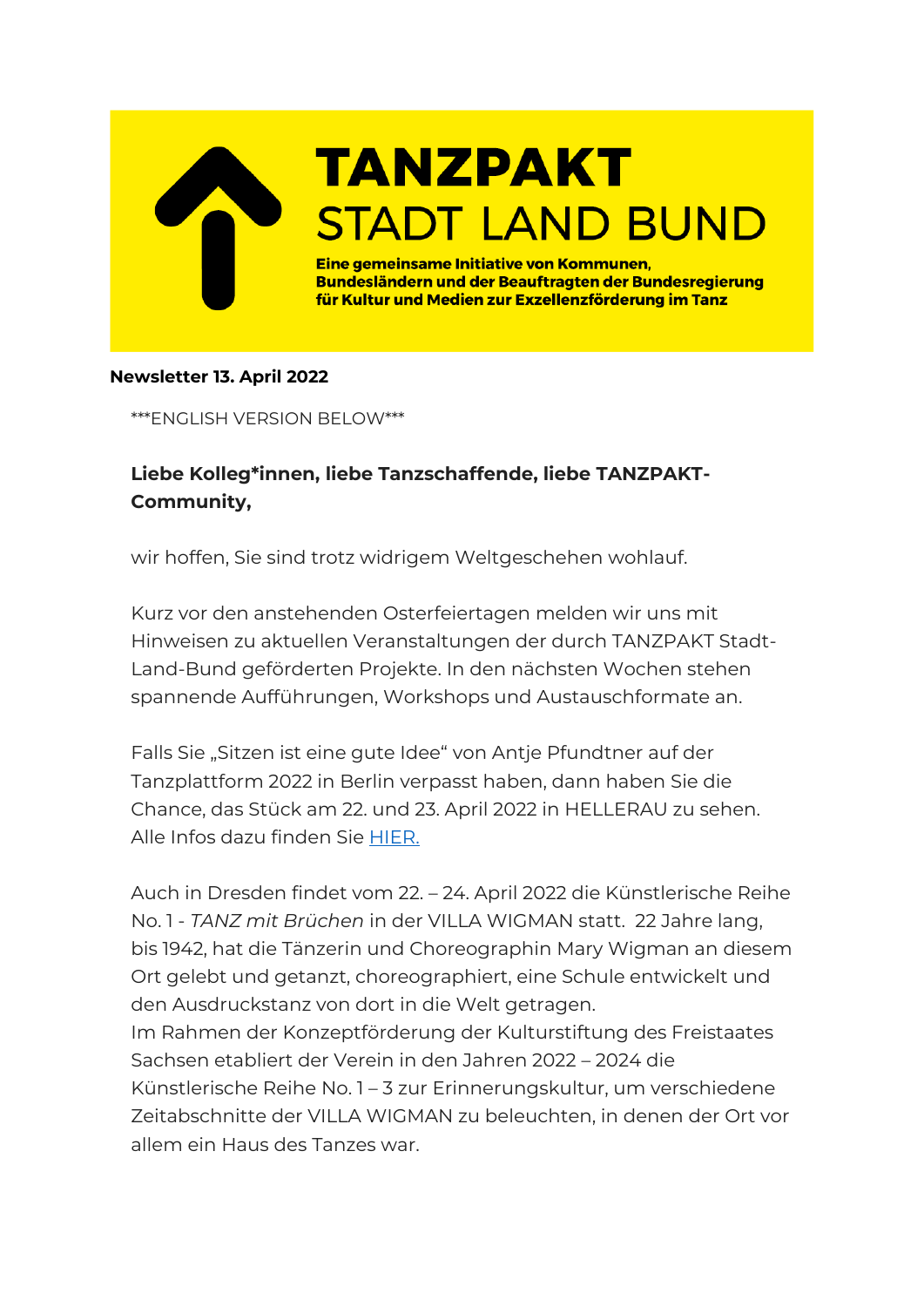*TANZ mit Brüchen* nimmt in diesem Jahr die Zeit der Weimarer Republik bis in den Nationalsozialismus in den Blick. In künstlerischen Auseinandersetzungen, Vorträgen, kooperativen und diskursiven Formaten, einem Salon des Wissens, Führungen und einer Ausstellung werden Fragen nach gesellschaftlichen und persönlichen Umständen, nach Haltung und Verhalten sowie nach Kontextualisierung aufgeworfen. Mehr Infos dazu HIER.

Die neu durch TANZPAKT geförderte FORWARD DANCE COMPANY vom LOFFT – DAS THEATER führt am 7. Mai 2022 ab 16:00 Uhr den Workshop "KÖRPER+PROTEST" im Rahmen der Aktionswoche "Inklusion Leipzig" des Netzwerks *Behindern verhindern* durch. Der Workshop wird von den Tänzer\*innen Lisa Zocher und Mouafak Aldoabl geleitet. Mehr Infos dazu [HIER.](https://www.lofft.de/programm/veranstaltung/koerper-protest)

Weiterhin möchten wir Sie zu unseren Laboren (LABs) einladen, die im Mai 2022 starten. Mit den LABs beginnt der Dachverband Tanz Deutschland eine Themenreihe zu Tanz in der Gesellschaft. Die Labore sind offen für alle Interessierte und beschäftigen sich mit aktuellen und pandemiebedingten Entwicklungen und Fragestellungen. Los geht es am 7. und 8. Mai 2022 mit Jenny Beyer und Anna Konjetzky im Rahmen von LEAP, mehr dazu [HIER.](https://kulturellebildung.de/kurse/leap-2022-sharing-practice-mit-anna-konjetzky/) Den Abschluss bildet das analoge LAB "Physical Distancing als kollaborative Tanzpraxis" am 1. und 2. Juli unter Leitung von Lucia Rainer und Fabian Chyle-Silvestri auf K3 in Hamburg.

Die aktuellen Termine zu allen TANZPAKT Projekten finden Sie auf [unserer Webseite.](http://www.tanzpakt.de/home/)

Am 20. Mai treffen sich die Projekte zum Austausch live in Köln. Gastgeberin ist die [TanzFaktur,](https://www.tanzfaktur.eu/de/) die ihre Entwicklung zum Tanzhaus für die Stadt Köln durch die Förderung von TANZPAKT Stadt-Land-Bund maßgeblich vorantreibt. Die Personalstruktur soll gestärkt und der Umbau des neuen Aufführungsorts WerksHalle in die Wege geleitet werden. Wir freuen uns sehr, beim Team rund um Slava Gepner zu Besuch sein zu dürfen!

Falls Sie es beim letzten Mal noch nicht gelesen haben, dann möchten wir Sie erneut auf [www.help-dance.org](http://www.help-dance.org/) hinweisen. Diese Plattform wurde in den letzten Wochen vom Dachverband Tanz Deutschland und der Bundesdeutschen Ballett- und Tanztheaterdirektor\*innen-Konferenz (BBTK) – zur Unterstützung aus der Ukraine und den angrenzenden Regionen geflüchteter Tanzschaffender gegründet.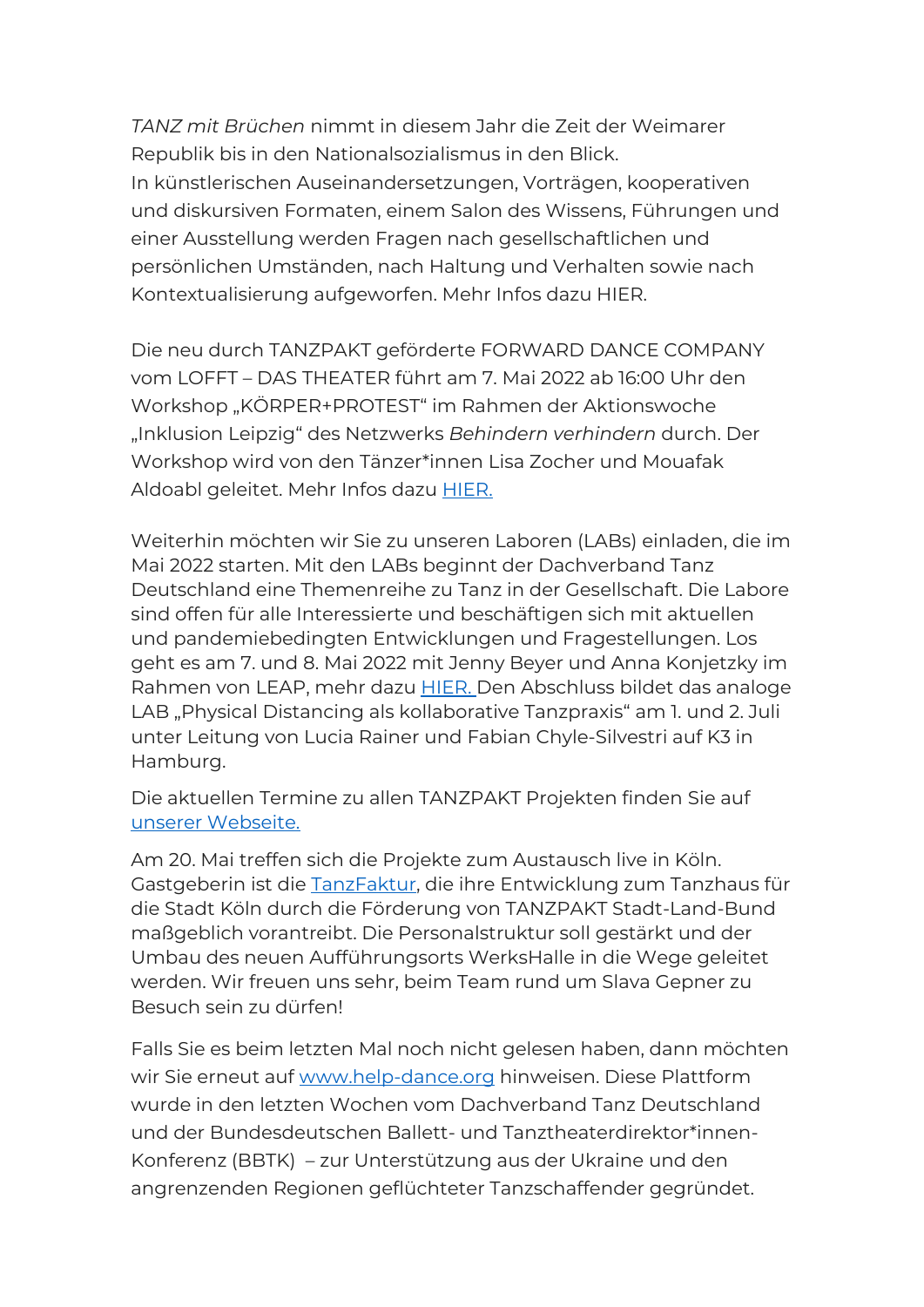Leiten Sie diese Information gerne an Betroffene und Unterstützer\*innen weiter.

Wir wünschen Ihnen schöne Osterfeiertage!

Mit den besten Grüßen, das TANZPAKT-Team

------------------------------------------------

## **Dear colleagues, dear dance professionals, dear TANZPAKT community,**

We hope you are well despite the adverse world events.

Shortly before the upcoming Easter holidays, we would like to inform you about current events of the projects supported by TANZPAKT Stadt-Land-Bund. Exciting performances, workshops and exchange formats are coming up in the next few weeks.

If you missed "Sitzen ist eine gute Idee" by Antje Pfundtner at the Tanzplattform 2022 in Berlin, you will have the chance to see the piece at HELLERAU from 22 - 23 April 2022. You can find all the info [HERE.](https://www.hellerau.org/de/event/sitzen-ist-eine-gute-idee/)

The Artistic Series No. 1 – *TANZ mit Brüchen* will also take place in Dresden from 22 - 24 April 2022 at the VILLA WIGMAN. For 22 years, until 1942, the dancer and choreographer Mary Wigman lived and danced at this location, choreographed, developed a school and carried expressive dance from there into the world.

Within the framework of the concept funding of the Cultural Foundation of the Federal State of Saxony, the association is establishing the Artistic Series No. 1 - 3 on Remembrance Culture in the years 2022 - 2024 in order to illuminate various periods of the VILLA WIGMAN in which the place was primarily a house of dance. This year, *TANZ mit Brüchen* focuses on the period from the Weimar Republic to National Socialism.

In artistic discussions, lectures, cooperative and discursive formats, a salon of knowledge, guided tours and an exhibition, questions will be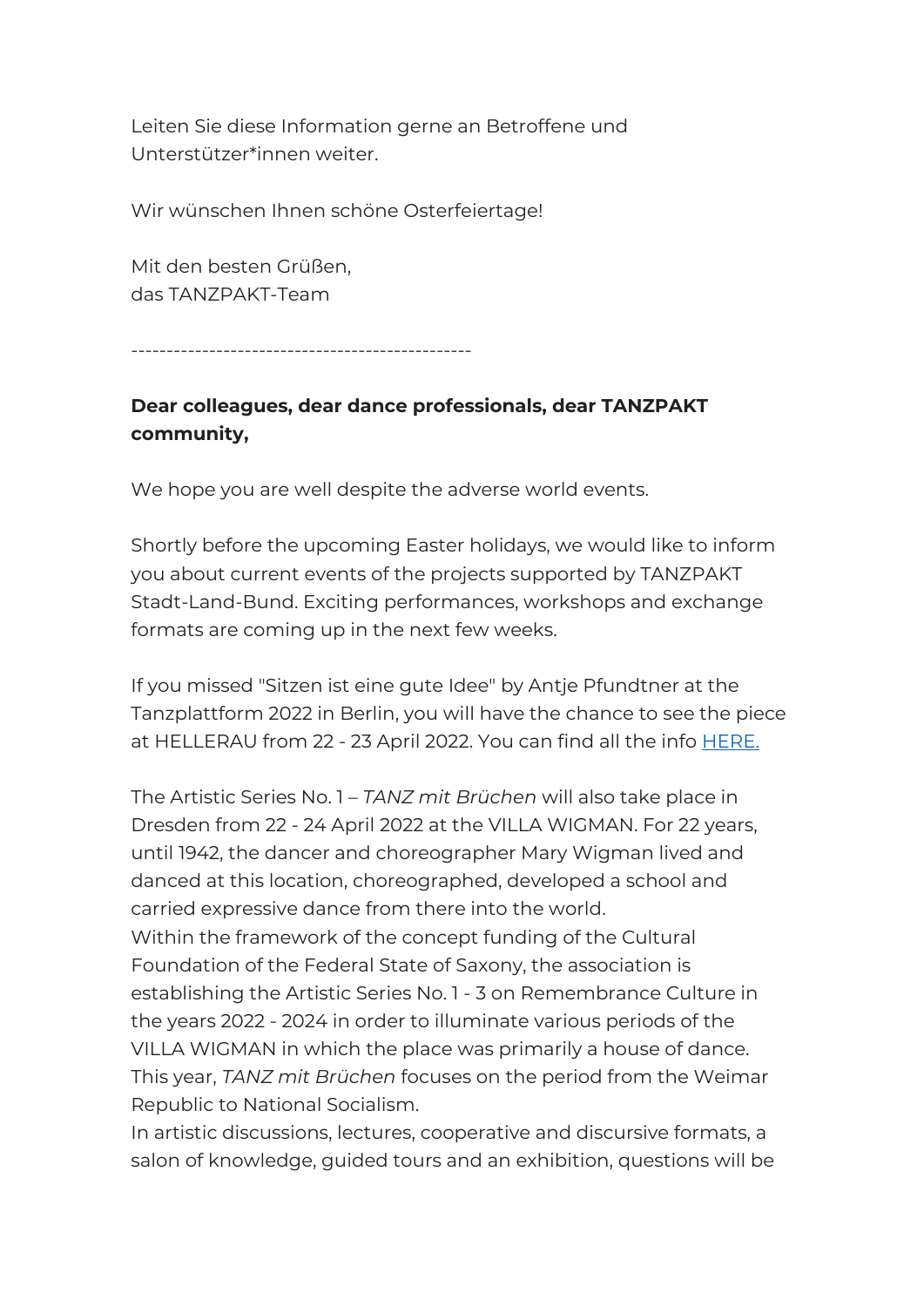raised about social and personal circumstances, attitudes and behaviour as well as contextualisation. More info [HERE.](file:///C:/Users/DTD%20-%20Uta%20Eismann/OneDrive%20-%20Dachverband%20Tanz%20Deutschland/Desktop/Programm_Künstlerische%20Reihe%20No.%201%20-%20TANZ%20mit%20Brüchen.pdf)

The FORWARD DANCE COMPANY of LOFFT - DAS THEATER, newly funded by TANZPAKT, will be holding the workshop "KÖRPER+PROTEST" on 7 May 2022 from 4pm on as part of the "Inklusion Leipzig" action week of the network *Behindern verhindern*. The workshop will be led by the dancers Lisa Zocher and Mouafak Aldoabl. More information [HERE.](https://www.lofft.de/programm/veranstaltung/koerper-protest)

Furthermore, we would like to invite you to our laboratories (LABs), which will start in May 2022. With the LABs, the Dachverband Tanz Deutschland starts a series of topics on dance in society. The labs are open to all interested parties and deal with current and pandemic-related developments and issues. They start on 7 and 8 May 2022 with Jenny Beyer and Anna Konjetzky as part of LEAP, read more [HERE.](https://www.dis-tanzen.de/ueber/labore)

The final event will be the analogue LAB "Physical Distancing as a Collaborative Dance Practice" on 1 and 2 July led by Lucia Rainer and Fabian Chyle-Silvestri at K3 in Hamburg.

The current dates for all TANZPAKT projects can be found on our [website.](http://www.tanzpakt.de/en/home/)

On 20 May, the projects will meet live in Cologne for an exchange. Hosted by [TanzFaktur,](https://www.tanzfaktur.eu/en/) which is significantly advancing its development into a dance house for the city of Cologne through funding from TANZPAKT Stadt-Land-Bund. The staff structure is to be strengthened and the renovation of the new performance venue WerksHalle is to be initiated. We are very happy to be able to visit the team around Slava Gepner!

If you did not read it last time, we would like to point you again to [www.help-dance.org.](http://www.help-dance.org/) This platform was founded in recent weeks by the Dachverband Tanz Deutschland and the Bundesdeutscher Ballettund Tanztheaterdirektor\*innen-Konferenz (BBTK) – to support dance professionals who have fled Ukraine and the neighbouring regions. Please forward this information to those affected and supporters.